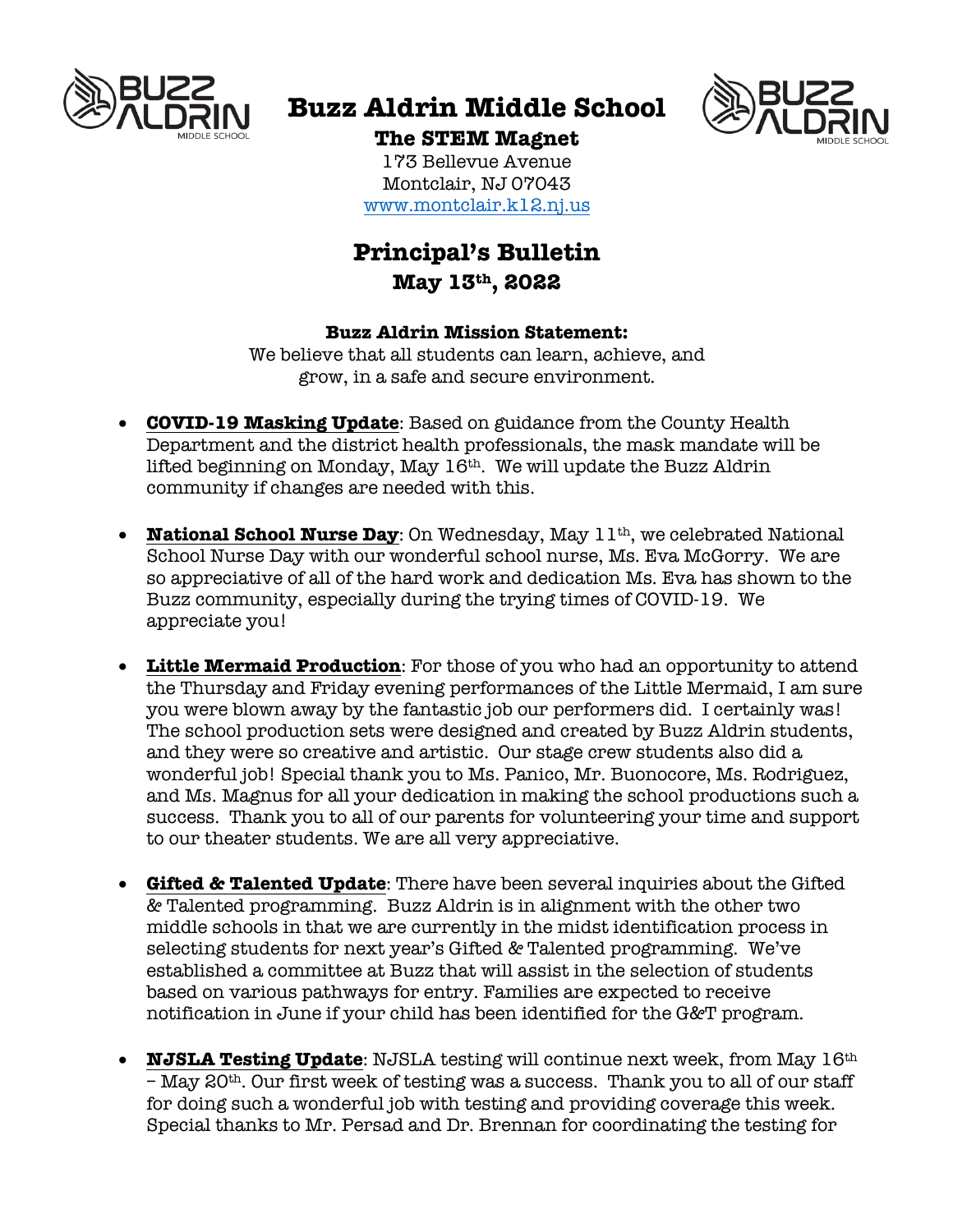the building. This was an arduous task! Testing will occur on the morning of each school day, so please ensure your child arrives to school on time with plenty of rest and a healthy breakfast. Additionally, see the important information below. Please review this information with your child prior to testing beginning on Tuesday morning.

- $\circ$  Each day of testing will follow a delayed opening testing schedule. Testing will begin promptly by 8 am.
- $\circ$  Students should come to school with their Chromebooks charged. They should also bring their charger as a backup.
- o Parents will not be allowed to drop off Chromebooks until after testing is finished. Since we have a limited number of loaner Chromebooks available, students may have to take their test during a makeup session.
- o Students should bring in their own wired headphones, as they are required for testing. Bluetooth headphones/earbuds are NOT permitted during testing. We will have a limited number of headphones available.
- o All student cell phones and electronic devices should be turned off and placed in their book bags. Wearables such as Apple Watches, Fitbits, Garmin Watches, etc., are not permitted during testing. They should be left at home.
- **National Foster Care Month Donation Drive**: Please read the following message donation drive coordinated by our wonderful Language Arts department. May is National Foster Care Month, an initiative of the Children's Bureau. From their website, "Each May, we take time to acknowledge foster parents, family members, volunteers, mentors, policymakers, child welfare professionals, and other members of the community who help children and youth in foster care find permanent homes and connections."

In honor of this month, the language arts seventh-grade students will participate in a **donation drive to support children in foster care**. This closely connects to the seventh-grade novel, They Cage the Animals at Night by Jennings Michael Burch, a memoir of a young boy who traveled through orphanages and foster homes in the 1950s.

For the donation drive, we have chosen to support **Together We Rise**, an organization that provides resources for children in foster care. Please consider donating to our school website:

https://fundraise.togetherwerise.org/campaign/buzz-aldrin/ and help us reach our goal of **\$300**!

Seventh grade students will also create posters to put up around the building, make school announcements with related facts, and collect donations during lunch periods. Our drive officially kicks off on Monday, May 16, but you are welcome to donate as soon as today. We appreciate all of your support in our philanthropic efforts. For further information, please visit the Children's Welfare Resources site:

https://www.childwelfare.gov/fostercaremonth/resources/ Thank you in advance for your help and support with this!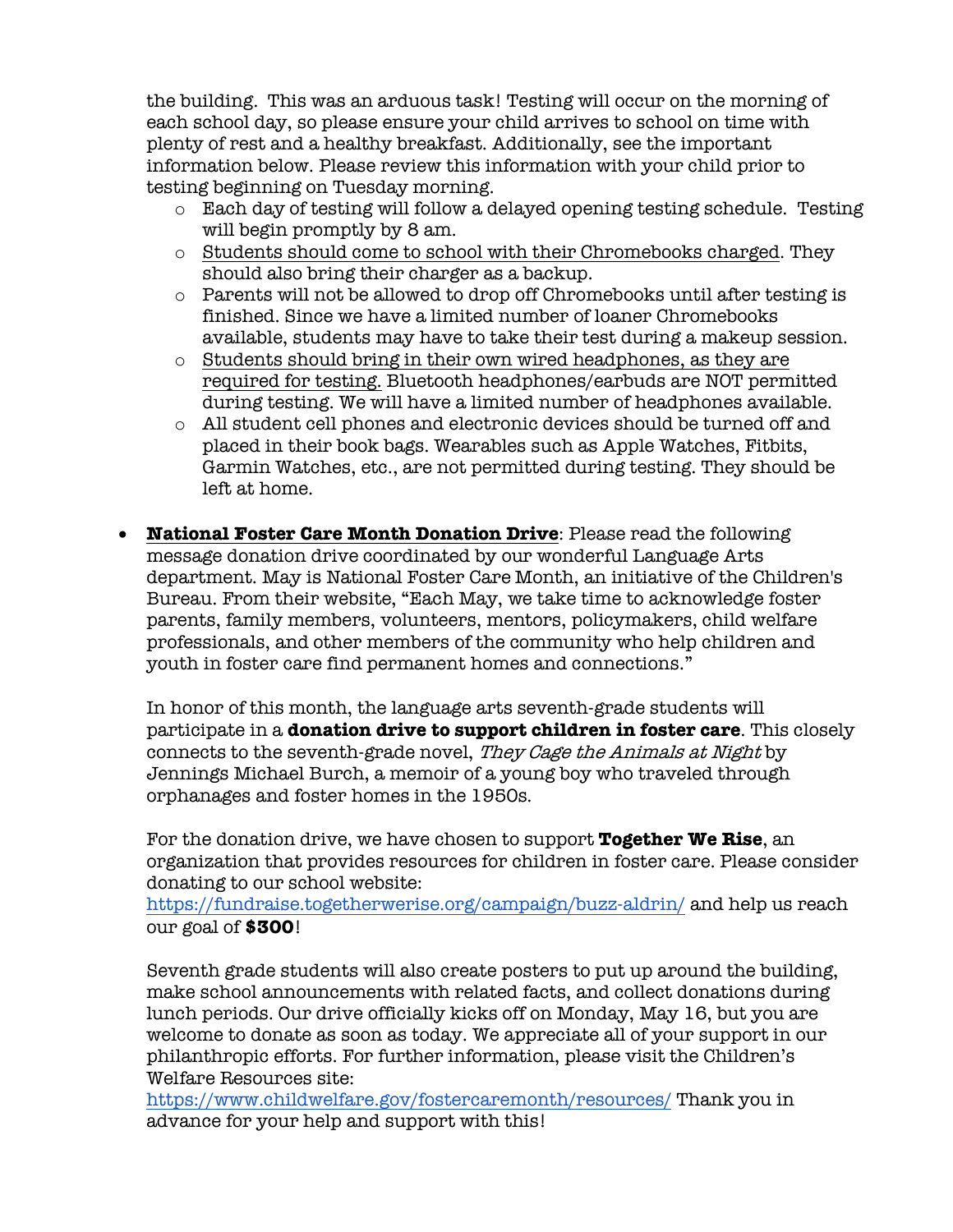- **Buzz Aldrin School Newspaper:** On Monday morning, Buzz Aldrin students are in for a special treat! For the past few months, student journalists of the Buzz Aldrin School Newspaper Club have been hard at work assembling the schoolwide publication. Articles were compiled from both semesters of the Inside Buzz Aldrin class and were also written by a few motivated club members. Topics include a wide-range of issues that concern the middle-school population. All comic strips and activity boards were also digitally created by Buzz Aldrin students. Reading the pages of The Buzz Aldrin Eagle will serve as an unexpected treat for the students when they finish their NJSLA exams. Please encourage your child to participate in next year's Newspaper club!
- **Buzz Aldrin Community Yard Sale:** Our creative and active PTA is hosting a community yard sale on Saturday, May  $21^{st}$ . The yard sale will be from 9 am to 1 pm in the Buzz Aldrin gymnasium to support our students! We are relying on your **donations** of saleable items and on **volunteers** (both adults and students) to manage donations on May  $19<sup>th</sup>$  and  $20<sup>th</sup>$  to help run the sale on May  $21<sup>st</sup>$ . This event will be lots of fun! Who doesn't love a yard sale? Please start looking around your home for things (no clothes) to donate. Consider signing up below to help out. We are in need of three big asks from all of you! All proceeds will go towards graduation and grade-level activities.
	- o **Donations**: We are accepting items in good/working condition: toys, games, sports equipment, kitchen items, household goods, art, antiques, small pieces of furniture, books... No clothes please! Donations can be dropped off after school on Thursday and Friday next week, the 19th and 20th. Norwood Avenue/Gym entrance.
	- o **Volunteers:** We need you and your children to help!
		- § **Volunteer Sign-ups:**
			- Adults Sign Up here: https://signup.com/go/XmBXYTm
			- Students Sign Up here: https://signup.com/go/XmBXYTm
	- o **Please spread the word!** You can post on Facebook, tell your friends, and neighbors. Please stop by yourself!
- **Yearbook Update**: Yearbooks are nearly sold out and are on a first come first served basis. To order your copy of the yearbook please go to www.jostensyearbooks.com or call 1-877-7675217. Email or yearbook advisor Mrs. Mintz at Jmintz@montclair.k12.nj.us with any questions.
- Please see Mr. Taylor's attached STEM Bulletin.
- **Message for 8th grade families attending MHS**: Due to a scheduling conflict, we had to change our dates for when physicals are provided. Free athletic physicals will be offered at the fieldhouse at the Aubrey Lewis Sports Complex on the following dates: These will be the only dates we offer free athletic physicals for the 2022-2023 school year.
	- o Monday, June  $13<sup>th</sup> 5$  pm  $8$  pm
	- o Tuesday, June  $14<sup>th</sup>$  5 pm 8 pm